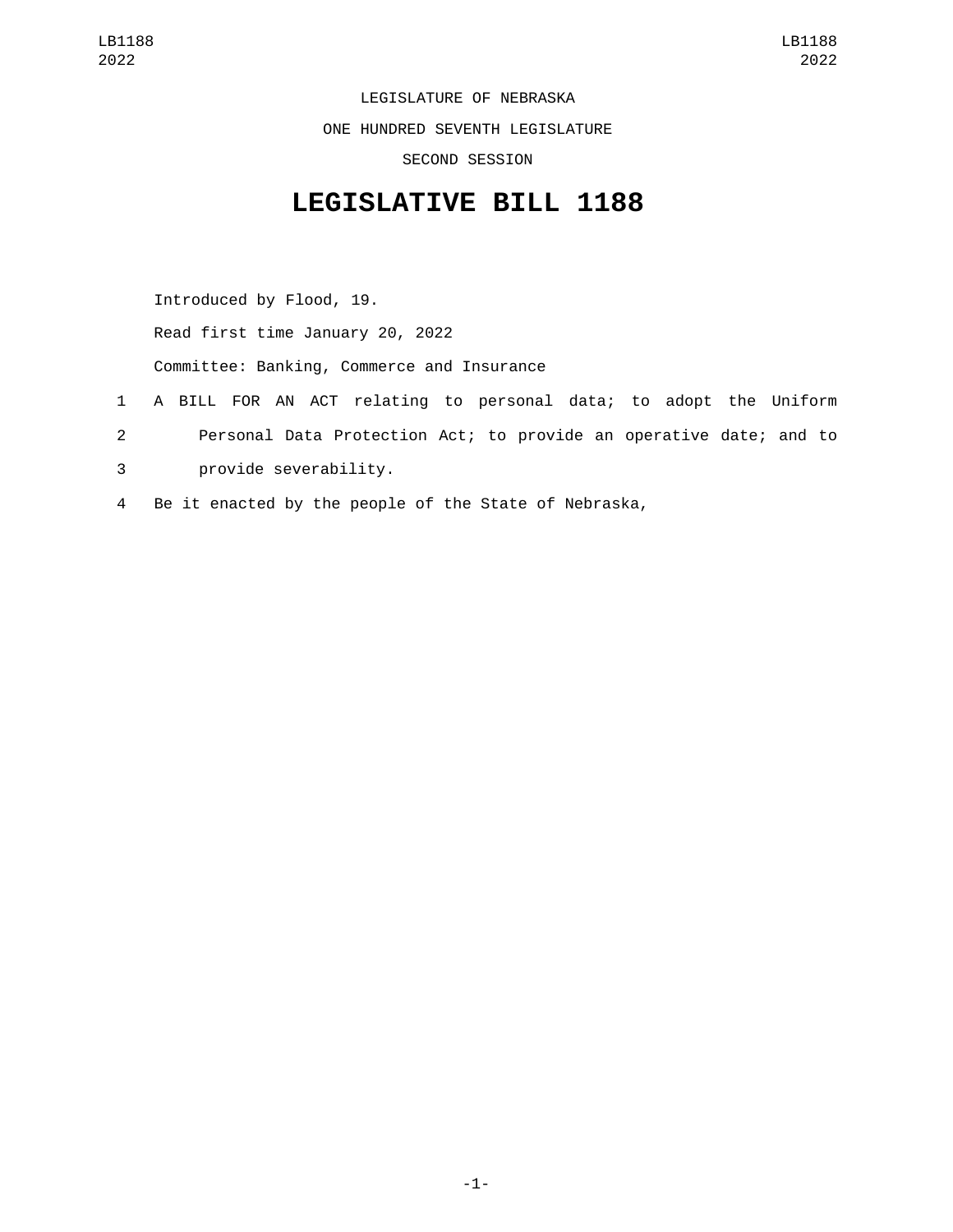| $\mathbf{1}$   | Section 1. Sections 1 to 19 of this act shall be known and may be              |
|----------------|--------------------------------------------------------------------------------|
| $\overline{2}$ | cited as the Uniform Personal Data Protection Act.                             |
| 3              | Sec. 2. For purposes of the Uniform Personal Data Protection Act:              |
| 4              | (1) Collecting controller means a controller that collects personal            |
| 5              | data directly from a data subject.                                             |
| 6              | (2) Compatible data practice means processing consistent with                  |
| 7              | section 7 of this act.                                                         |
| 8              | (3) Controller means a person that, alone or with others, determines           |
| 9              | the purpose and means of processing.                                           |
| 10             | (4) Data subject means an individual who is identified or described            |
| 11             | by personal data.                                                              |
| 12             | (5) Deidentified data means data that is modified to remove all                |
| 13             | direct identifiers and to reasonably ensure that the record cannot be          |
| 14             | linked to an identified data subject by a person that does not have            |
| 15             | personal knowledge of or special access to the<br>data subject's               |
| 16             | information.                                                                   |
| 17             | (6) Direct identifier means information that is commonly used to               |
| 18             | identify a data subject, including name, physical address, email address,      |
| 19             | recognizable photograph, and telephone number.                                 |
| 20             | Incompatible data practice means processing<br>that<br>(7)<br>mav<br><u>be</u> |
| 21             | performed consistent with section 8 of this act.                               |
| 22             | (8) Maintains, with respect to personal data, means to retain, hold,           |
| 23             | store, or preserve personal data as a system of records used to retrieve       |
| 24             | records about individual data subjects for the purpose of individualized       |
| 25             | communication or treatment.                                                    |
| 26             | (9) Person means an individual, estate, business or nonprofit                  |
| 27             | entity, or other legal entity. The term does not include a public              |
| 28             | corporation or government or governmental subdivision, agency, or              |
| 29             | instrumentality.                                                               |
| 30             | (10) Personal data means a record that identifies or describes a               |
| 31             | data subject by a direct identifier or is pseudonymized data. The term         |

-2-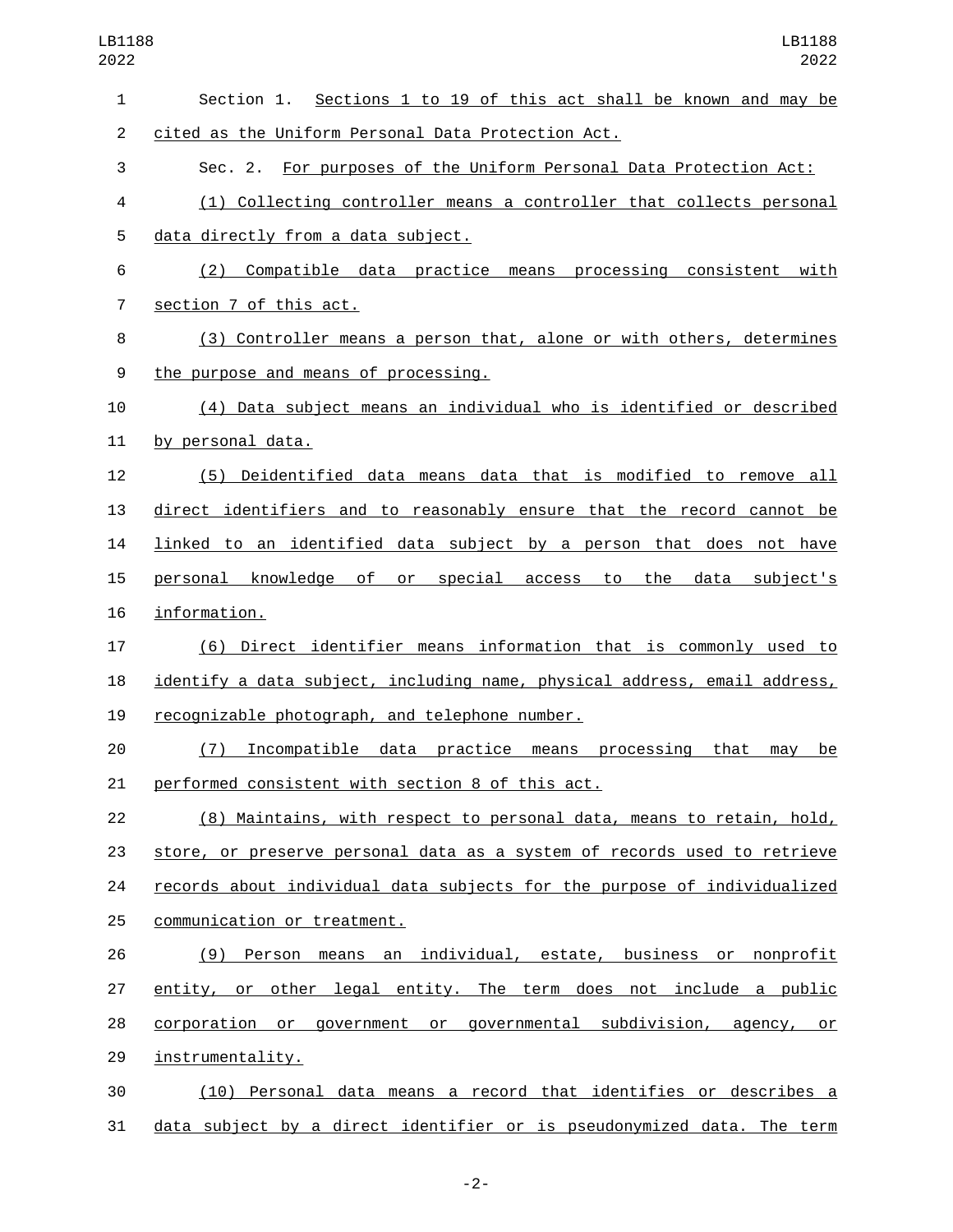| 1  | <u>does not include deidentified data.</u>                               |
|----|--------------------------------------------------------------------------|
| 2  | (11) Processing means performing or directing performance of an          |
| 3  | operation on personal data, including collection, transmission, use,     |
| 4  | disclosure, analysis, prediction, and modification of the personal data, |
| 5  | whether or not by automated means. Process has a corresponding meaning.  |
| 6  | (12) Processor means a person that processes personal data on behalf     |
| 7  | of a controller.                                                         |
| 8  | (13) Prohibited data practice means processing prohibited by section     |
| 9  | 9 of this act.                                                           |
| 10 | (14) Pseudonymized data means personal data without a direct             |
| 11 | identifier that can be reasonably linked to a data subject's identity or |
| 12 | is maintained to allow individualized communication with, or treatment   |
| 13 | of, the data subject. The term includes a record without a direct        |
| 14 | identifier if the record contains an Internet protocol address, browser, |
| 15 | software, or hardware identification code, or other data uniquely linked |
| 16 | to a particular device. The term does not include deidentified data.     |
| 17 | (15) Publicly available information means information:                   |
| 18 | lawfully made available from a federal, state,<br>(A)<br>local<br>or     |
| 19 | government record;                                                       |
| 20 | (B) available to the general public in widely distributed media,         |
| 21 | including:                                                               |
| 22 | (i) a publicly accessible website;                                       |
| 23 | (ii) a website or other forum with restricted access if the              |
| 24 | information is available to a broad audience;                            |
| 25 | (iii) a telephone book or online directory;                              |
| 26 | (iv) a television, Internet, or radio program; and                       |
| 27 | $(v)$ news media;                                                        |
| 28 | (C) observable from a publicly accessible location; or                   |
| 29 | (D) that a person reasonably believes is made available lawfully to      |
| 30 | the general public if:                                                   |
| 31 | (i) the information is of a type generally available to the public;      |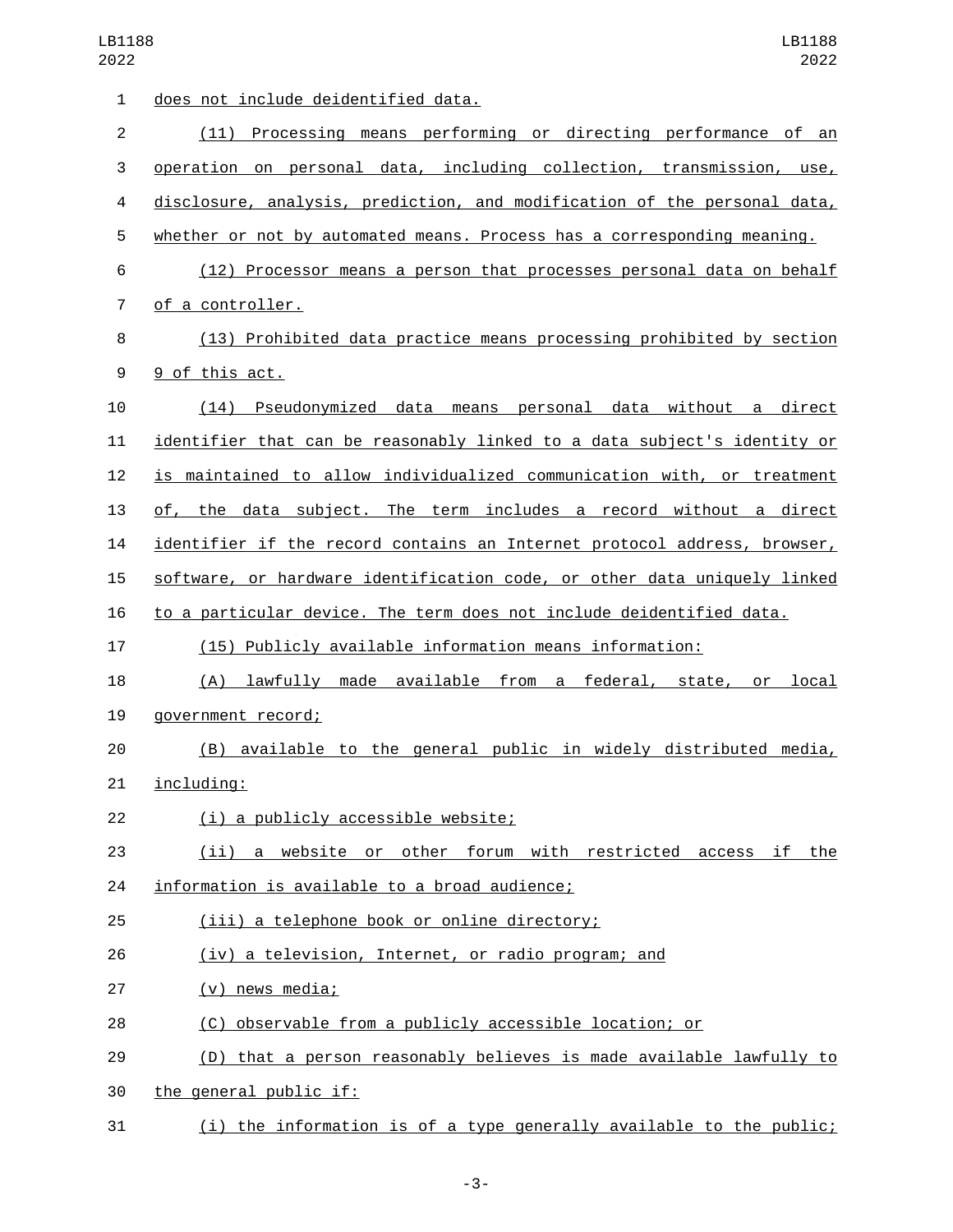| 1              | and                                                                       |
|----------------|---------------------------------------------------------------------------|
| $\overline{c}$ | (ii) the person has no reason to believe that a data subject with         |
| 3              | authority to remove the information from public availability has directed |
| 4              | the information to be removed.                                            |
| 5              | (16) Record means information:                                            |
| 6              | (A) inscribed on a tangible medium; or                                    |
| $\overline{7}$ | (B) stored in an electronic or other medium and retrievable in            |
| 8              | perceivable form.                                                         |
| 9              | (17) Sensitive data means personal data that reveals:                     |
| 10             | (A) racial or ethnic origin, religious belief, gender, sexual             |
| 11             | orientation, citizenship, or immigration status;                          |
| 12             | (B) credentials sufficient to access an account remotely;                 |
| 13             | (C) a credit or debit card number or financial account number;            |
| 14             | (D) a Social Security number, tax-identification number, driver's         |
| 15             | license number, military identification number, or identifying number on  |
| 16             | a government-issued identification;                                       |
| 17             | (E) geolocation in real time;                                             |
| 18             | (F) a criminal record;                                                    |
| 19             | $(G)$ income;                                                             |
| 20             | (H) diagnosis or treatment for a disease or health condition;             |
| 21             | (I) genetic sequencing information; or                                    |
| 22             | (J) information about a data subject the controller knows or has          |
| 23             | reason to know is under thirteen years of age.                            |
| 24             | (18) Sign means, with present intent to authenticate or adopt a           |
| 25             | record:                                                                   |
| 26             | (A) execute or adopt a tangible symbol; or                                |
| 27             | (B) attach to or logically associate with the record an electronic        |
| 28             | symbol, sound, or procedure.                                              |
| 29             | (19) Stakeholder means a person that has, or represents a person          |
| 30             | that has, a direct interest in the development of a voluntary consensus   |
|                |                                                                           |

31 standard.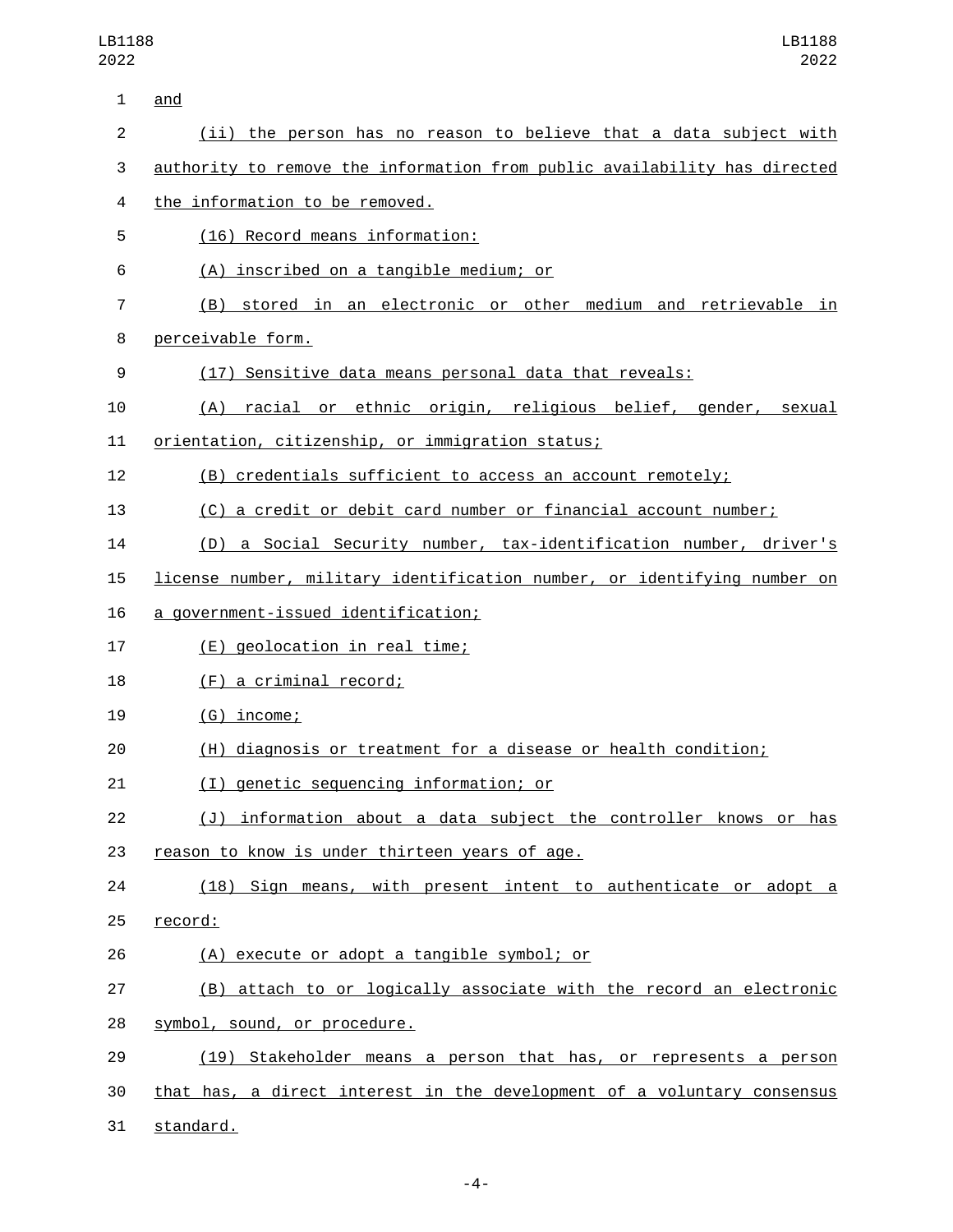| $\mathbf{1}$   | (20) State means a state of the United States, the District of            |
|----------------|---------------------------------------------------------------------------|
| $\overline{2}$ | Columbia, Puerto Rico, the United States Virgin Islands, or any other     |
| 3              | territory or possession subject to the jurisdiction of the United States. |
| $\overline{4}$ | The term includes a federally recognized Indian tribe.                    |
| 5              | (21) Third-party controller means a controller that receives from         |
| 6              | another controller authorized access to personal data or pseudonymized    |
| $\overline{7}$ | data and determines the purpose and means of additional processing.       |
| 8              | (a) Except as provided in subsections (b) and (c) of this<br>Sec. 3.      |
| 9              | section, the Uniform Personal Data Protection Act applies to the          |
| 10             | activities of a controller or processor that conducts business in this    |
| 11             | state or produces products or provides services purposefully directed to  |
| 12             | residents of this state and:                                              |
| 13             | (1) at any time during a calendar year maintains personal data about      |
| 14             | more than fifty thousand data subjects who are residents of this state,   |
| 15             | excluding data subjects whose data is collected or maintained solely to   |
| 16             | complete a payment transaction;                                           |
| 17             | (2) earns more than fifty percent of its gross annual revenue during      |
| 18             | a calendar year from maintaining personal data as a controller or         |
| 19             | processor;                                                                |
| 20             | (3) is a processor acting on behalf of a controller the processor         |
| 21             | knows or has reason to know satisfies subdivision (1) or (2) of this      |
| 22             | subsection; or                                                            |
| 23             | (4) maintains personal data, unless it processes the personal data        |
| 24             | solely using compatible data practices.                                   |
| 25             | (b) The Uniform Personal Data Protection Act does not apply to an         |
| 26             | agency or instrumentality of this state or a political subdivision of     |
| 27             | this state.                                                               |
| 28             | (c) The Uniform Personal Data Protection Act does not apply to            |
| 29             | personal data that is:                                                    |
| 30             | (1) publicly available information;                                       |
| 31             | (2) processed or maintained solely as part of human-subjects              |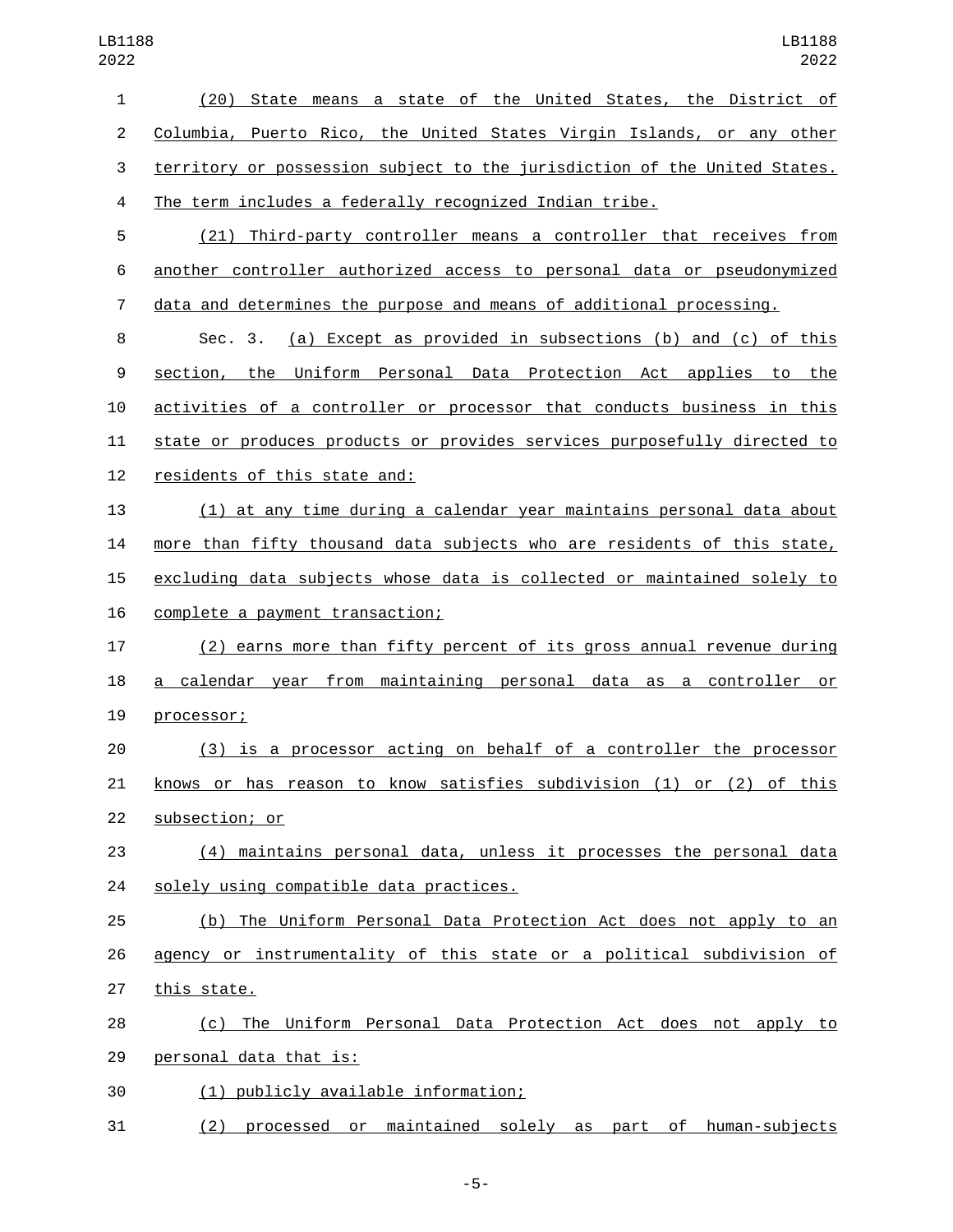| $\mathbf{1}$   | conducted in compliance with legal requirements for the<br>research      |
|----------------|--------------------------------------------------------------------------|
| $\overline{2}$ | protection of human subjects;                                            |
| 3              | (3) processed or disclosed as required or permitted by a warrant,        |
| 4              | subpoena, or court order or rule, or otherwise as specifically required  |
| 5              | by $law$ ;                                                               |
| 6              | (4) subject to a public-disclosure requirement under sections 84-712     |
| 7              | to 84-712.09; or                                                         |
| 8              | (5) processed or maintained in the course of a data subject's            |
| 9              | employment or application for employment.                                |
| 10             | Sec. 4. (a) A controller shall:                                          |
| 11             | (1) if a collecting controller, provide under section 5 of this act      |
| 12             | a copy of a data subject's personal data to the data subject on request; |
| 13             | (2) correct or amend under section 5 of this act a data subject's        |
| 14             | personal data on the data subject's request;                             |
| 15             | (3) provide notice under section 6 of this act about the personal        |
| 16             | data it maintains and its processing practices;                          |
| 17             | (4) obtain consent under section 8 of this act for processing that       |
| 18             | is an incompatible data practice;                                        |
| 19             | (5) not use a prohibited data practice;                                  |
| 20             | (6) conduct and maintain under section 10 of this act data-privacy       |
| 21             | and security-risk assessments; and                                       |
| 22             | (7) provide redress for a prohibited data practice the controller        |
| 23             | performs or is responsible for performing while processing a data        |
| 24             | subject's personal data.                                                 |
| 25             | (b) A processor shall:                                                   |
| 26             | (1) on request of the controller, provide the controller with a data     |
| 27             | subject's personal data or enable the controller to access the personal  |
| 28             | data at no cost to the controller;                                       |
| 29             | (2) on request of the controller, correct an inaccuracy in a data        |
| 30             | subject's personal data;                                                 |
| 31             | (3) not process personal data for a purpose other than one requested     |

-6-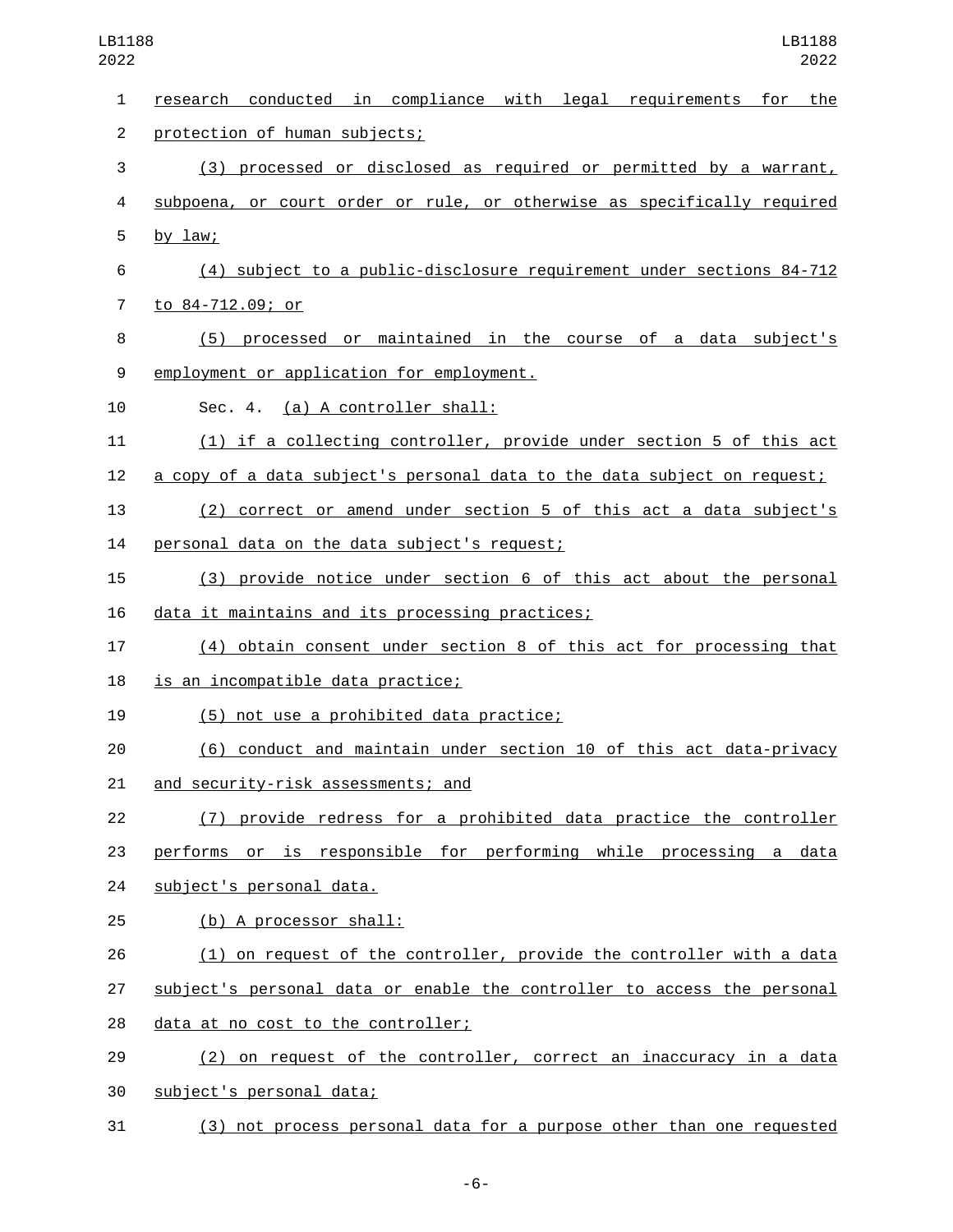| 1  | by the controller;                                                           |
|----|------------------------------------------------------------------------------|
| 2  | (4) conduct and maintain data-privacy and security-risk assessments          |
| 3  | in accordance with section 10 of this act; and                               |
| 4  | (5) provide redress for a prohibited data practice and the processor         |
| 5  | knowingly performs in the course of processing a data subject's personal     |
| 6  | data at the direction of the controller.                                     |
| 7  | (c) A controller is responsible under the Uniform Personal Data              |
| 8  | Protection Act for a prohibited data practice conducted by another if:       |
| 9  | (1) the practice is conducted with respect to personal data                  |
| 10 | collected by the controller; and                                             |
| 11 | (2) the controller knew the personal data would be used for the              |
| 12 | practice and was in a position to prevent it.                                |
| 13 | (d) A processor is responsible under the Uniform Personal Data               |
| 14 | Protection Act for a prohibited data practice or conducted by another if:    |
| 15 | practice is conducted with respect to personal data<br>(1)<br>the            |
| 16 | processed by the processor; and                                              |
| 17 | (2) the processor knew the personal data would be used for the               |
| 18 | practice and was in a position to prevent it.                                |
| 19 | Sec.<br>5.<br><u>(a) Unless personal data is pseudonymized</u><br>and<br>not |
| 20 | maintained with sensitive data, a collecting controller, with respect to     |
| 21 | personal data initially collected by the controller and maintained by the    |
| 22 | controller or a third-party controller or processor, shall:                  |
| 23 | (1) establish a reasonable procedure for a data subject to request,          |
| 24 | receive a copy of, and propose an amendment or correction to personal        |
| 25 | data about the data subject;                                                 |
| 26 | (2) establish a procedure to authenticate the identity of a data             |
| 27 | subject who requests a copy of the data subject's personal data;             |
| 28 | (3) not later than forty-five days after receiving a request from a          |
| 29 | data subject authenticated under subdivision (2) of this subsection for a    |
| 30 | copy of personal data about the data subject, comply with the request or     |
| 31 | provide an explanation of action being taken to comply with it;              |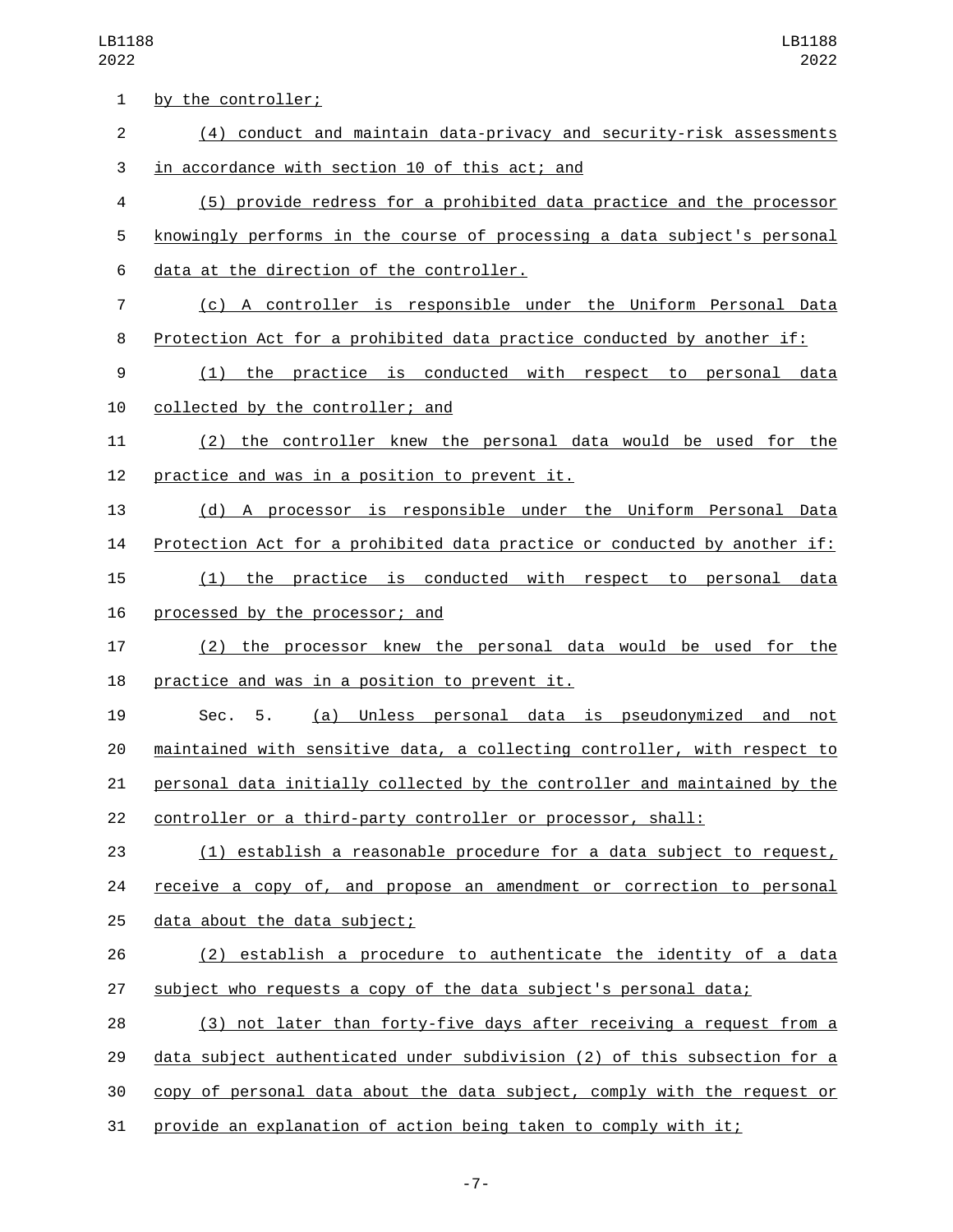(4) on request, provide the data subject one copy of the data subject's personal data free of charge once every twelve months and additional copies on payment of a fee reasonably based on the collecting controller's administrative costs;4

 (5) make an amendment or correction requested by a data subject if the collecting controller has no reason to believe the request is 7 inaccurate, unreasonable, or excessive; and

 (6) confirm to the data subject that an amendment or correction has been made or explain why the amendment or correction has not been made.

 (b) A collecting controller shall make a reasonable effort to ensure that a correction of personal data performed by the controller also is performed on personal data maintained by a third-party controller or processor that directly or indirectly received the personal data from the collecting controller. A third-party controller or processor shall make a reasonable effort to assist the collecting controller, if necessary to satisfy a request of a data subject under this section.

 (c) A controller may not deny a data subject a good or service, charge a different rate, or provide a different level of quality to a data subject in retaliation for exercising a right under this section. It is not retaliation under this subsection for a controller to make a data subject ineligible to participate in a program if:

 (1) corrected information requested by the data subject makes the 23 data subject ineligible for the program; and

 (2) the program's terms of service specify the eligibility 25 requirements for all participants.

 (d) An agreement that waives or limits a right or duty under this 27 section is unenforceable.

 Sec. 6. (a) A controller shall adopt and comply with a reasonably clear and accessible privacy policy that discloses:

 (1) categories of personal data maintained by or on behalf of the 31 controller;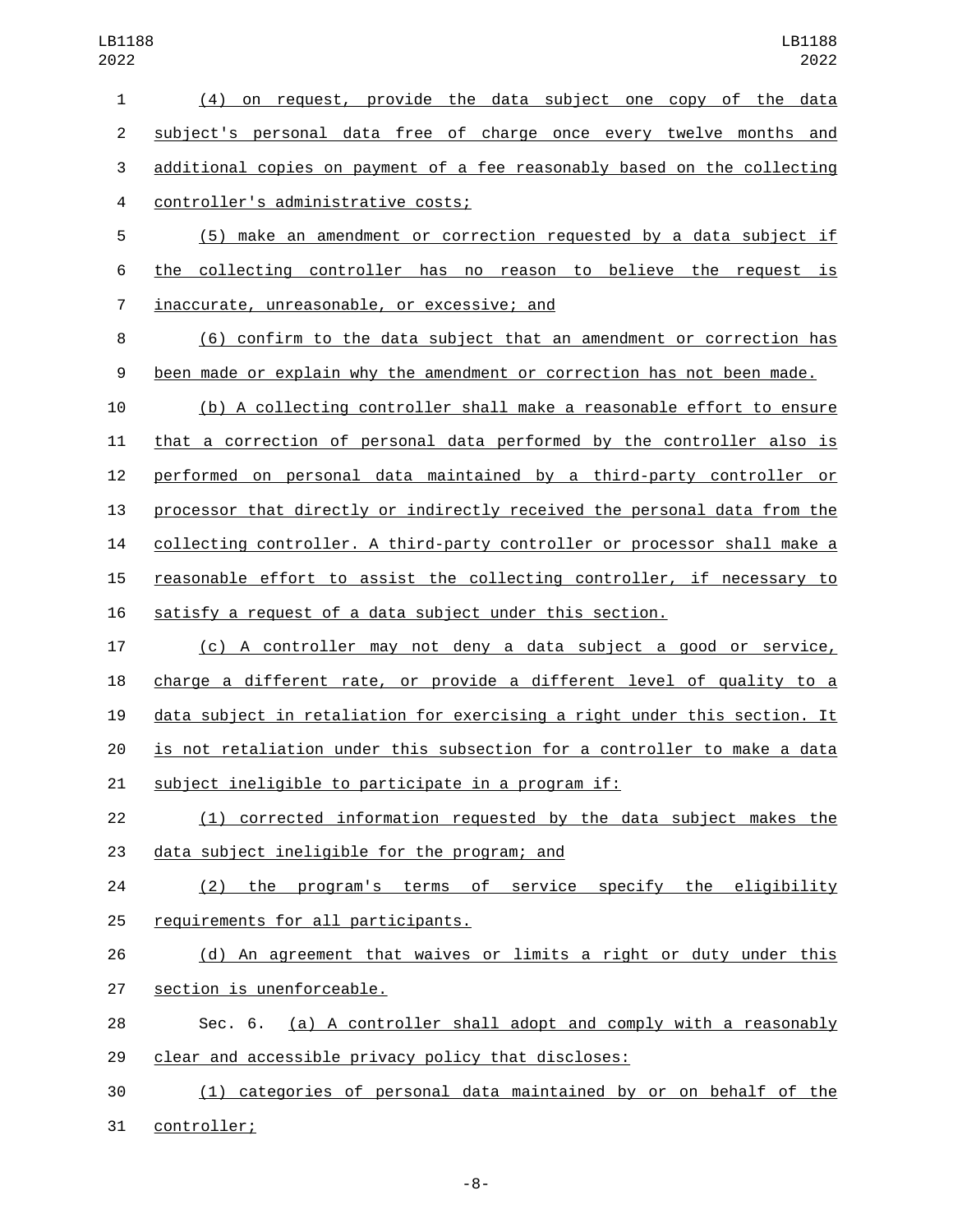| 2022           | 2022                                                                      |
|----------------|---------------------------------------------------------------------------|
| 1              | (2) categories of personal data the controller provides to a              |
| $\overline{c}$ | processor or another controller and the purpose of providing the personal |
| 3              | data;                                                                     |
| 4              | (3) compatible data practices applied routinely to personal data by       |
| 5              | the controller or by an authorized processor;                             |
| 6              | (4) incompatible data practices that, if the data subject consents        |
| 7              | under section 8 of this act, will be applied by the controller or an      |
| 8              | authorized processor;                                                     |
| 9              | (5) the procedure for a data subject to request a copy of, or             |
| 10             | propose an amendment or correction to, personal data under section 5 of   |
| 11             | this act;                                                                 |
| 12             | (6) federal, state, or international privacy laws or frameworks with      |
| 13             | which the controller complies; and                                        |
| 14             | (7) any voluntary consensus standard adopted by the controller.           |
| 15             | (b) The privacy policy under subsection (a) of this section must be       |
| 16             | reasonably available to a data subject at the time personal data is       |
| 17             | collected about the data subject.                                         |
| 18             | (c) If a controller maintains a public website, the controller shall      |
| 19             | publish the privacy policy on the website.                                |
| 20             | Sec. 7. <u>(a) A controller or processor may engage in a compatible</u>   |
| 21             | data practice without the data subject's consent. A controller or         |
| 22             | processor engages in a compatible data practice if the processing is      |
| 23             | consistent with the ordinary expectations of data subjects or is likely   |
| 24             | to benefit data subjects substantially. The following factors apply to    |
| 25             | determine whether processing is a compatible data practice:               |
| 26             | (1) the data subject's relationship with the controller;                  |
| 27             | (2) the type of transaction in which the personal<br>data was             |
| 28             | collected;                                                                |
| 29             | (3) the type and nature of the personal data processed;                   |
| 30             | (4) the risk of a negative consequence on the data subject by use or      |
| 31             | disclosure of the personal data;                                          |

LB1188

LB1188

-9-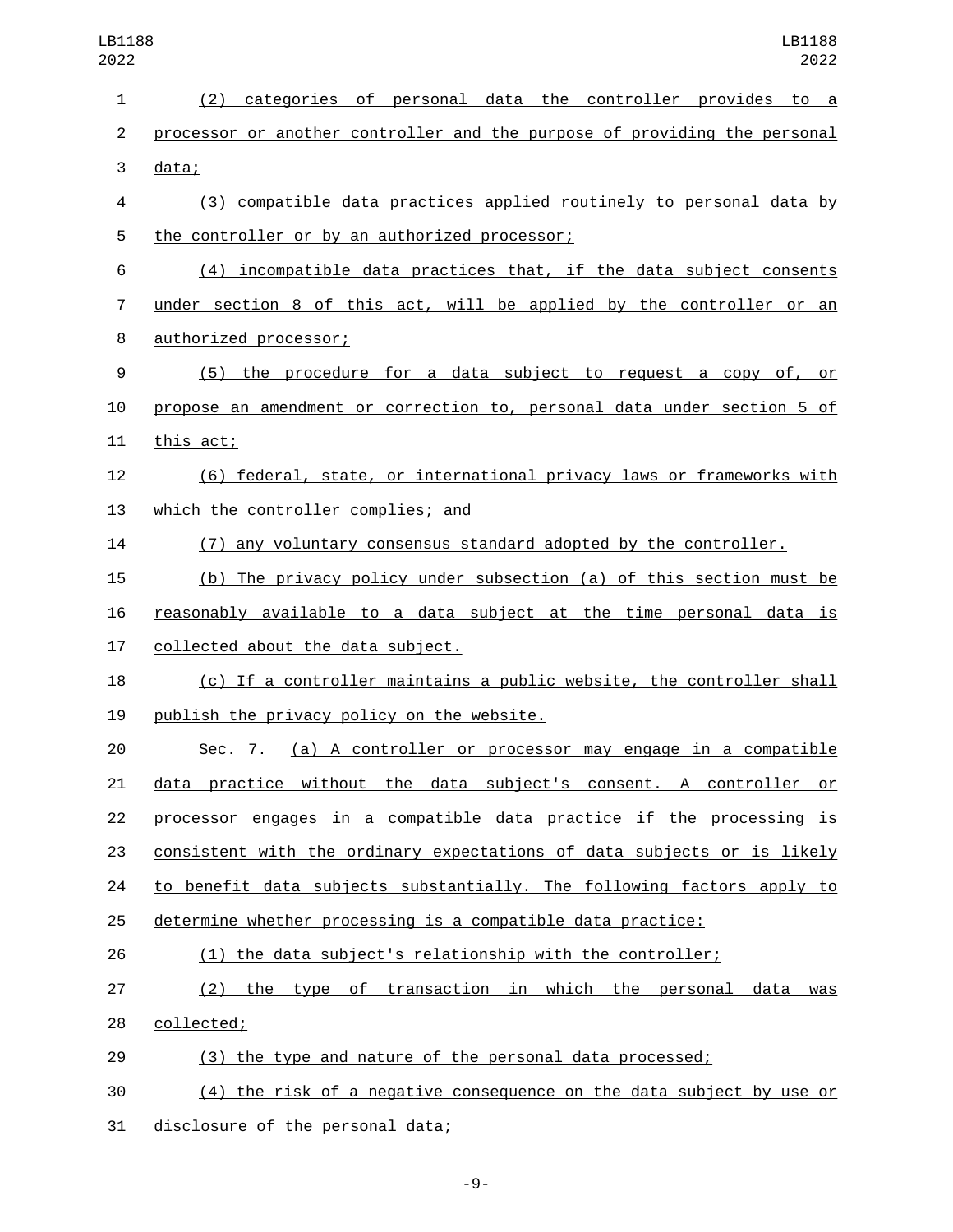| LB1188<br>2022 | LB1188<br>2022                                                          |
|----------------|-------------------------------------------------------------------------|
| 1              | (5) the effectiveness of safeguards against unauthorized use or         |
| $\overline{2}$ | disclosure of the personal data; and                                    |
| 3              | (6) the extent to which the practice advances the economic, health,     |
| 4              | or other interests of the data subject.                                 |
| 5              | (b) A compatible data practice includes processing that:                |
| 6              | (1) initiates or effectuates a transaction with a data subject with     |
| $\overline{7}$ | the data subject's knowledge or participation;                          |
| 8              | (2) is reasonably necessary to comply with a legal obligation or        |
| 9              | regulatory oversight of the controller;                                 |
| 10             | meets a particular and explainable managerial, personnel,<br>(3)        |
| 11             | administrative, or operational need of the controller or processor;     |
| 12             | (4) permits appropriate internal oversight of the controller by the     |
| 13             | controller's or processor's agent or external oversight by a government |
| 14             | unit;                                                                   |
| 15             | (5) is reasonably necessary to create pseudonymized or deidentified     |
| 16             | data;                                                                   |
| 17             | (6) permits analysis:                                                   |
| 18             | (A) to discover insights related to public health, public policy, or    |
| 19             | other matters of general public interest and does not include use of    |
| 20             | personal data to make a prediction or determination about a particular  |
| 21             | data subject; or                                                        |
| 22             | (B) for research and development of a product or service;               |
| 23             | (7) is reasonably necessary to prevent, detect, investigate, report     |
| 24             | on, prosecute, or remediate an actual or potential:                     |
| 25             | $(A)$ fraud;                                                            |
| 26             | (B) unauthorized transaction or claim;                                  |
| 27             | (C) security incident;                                                  |
| 28             | (D) malicious, deceptive, or illegal activity;                          |
| 29             | (E) legal liability of the controller or processor; or                  |
| 30             | (F) threat to national security;                                        |
| 31             | (8) assists a person or government entity acting under subdivision      |

-10-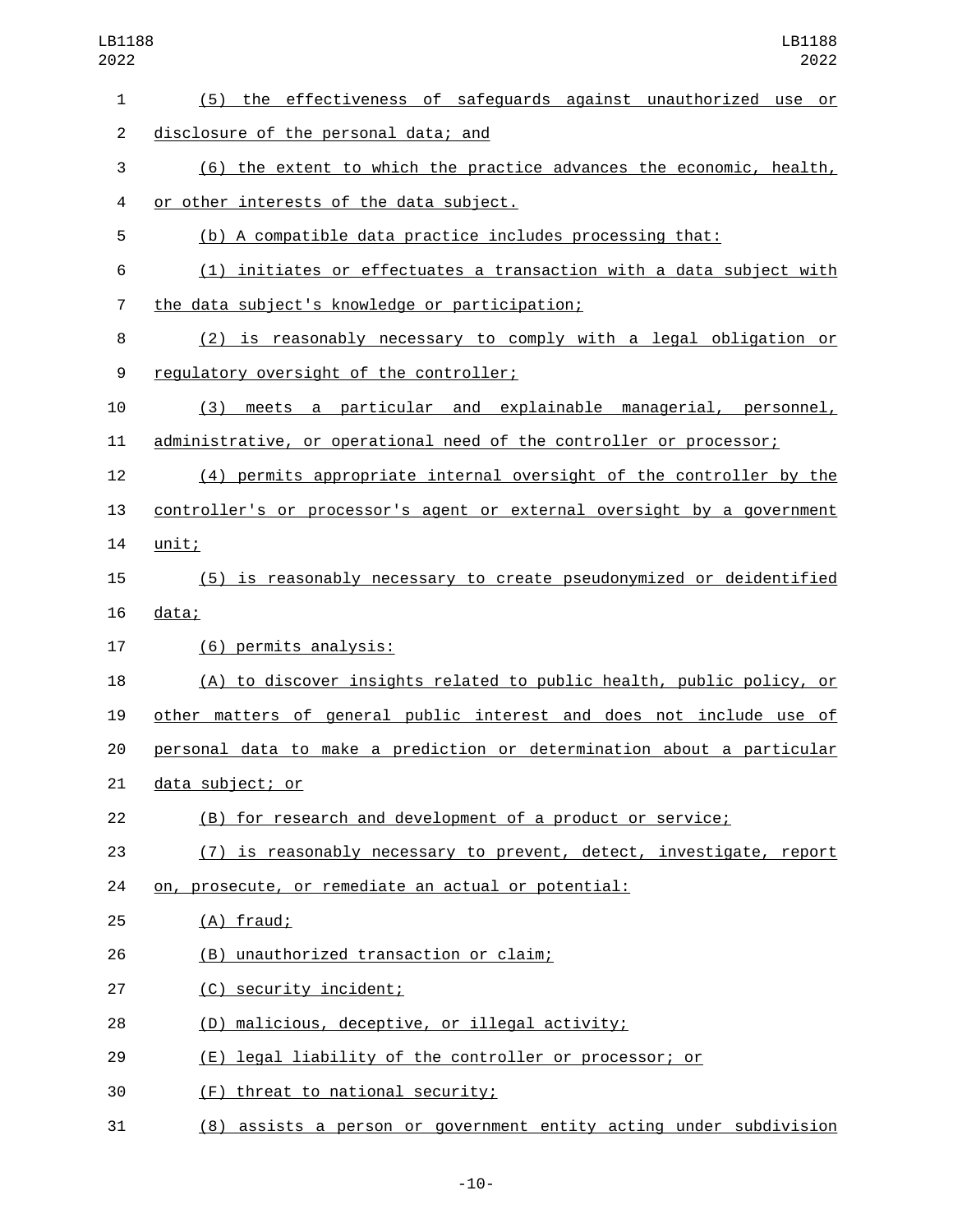3 or

1 (7) of this subsection;

 (10) accomplishes any other purpose determined to be a compatible data practice under subsection (a) of this section.

(9) is reasonably necessary to comply with or defend a legal claim;

 (c) A controller may use personal data, or disclose pseudonymized data to a third-party controller, to deliver to a data subject targeted advertising and other purely expressive content. A controller may not use personal data, or disclose pseudonymized data, to offer terms to a data 10 subject that are different from terms offered to data subjects generally, including terms relating to price or quality. Processing personal data or pseudonymized data for differential treatment is an incompatible data practice unless the processing is otherwise compatible under this section. This subsection does not prevent providing different treatment to members of a program if the program's terms of service specify the 16 eligibility requirements for all participants.

 (d) A controller or processor may process personal data in accordance with the rules of a voluntary consensus standard under sections 12 to 15 of this act unless a court has prohibited the processing or found it to be an incompatible data practice. Processing under a voluntary consensus standard is permitted only if a controller adopts and commits to the standard in its privacy policy.

 Sec. 8. (a) A controller or processor engages in an incompatible 24 data practice if the processing:

 (1) is not a compatible data practice under section 7 of this act or a prohibited data practice under section 9 of this act; or

 (2) even if a compatible data practice under section 7 of this act, is inconsistent with a privacy policy adopted under section 6 of this 29 act.

 (b) A controller may use an incompatible data practice to process personal data that does not include sensitive data if, at the time the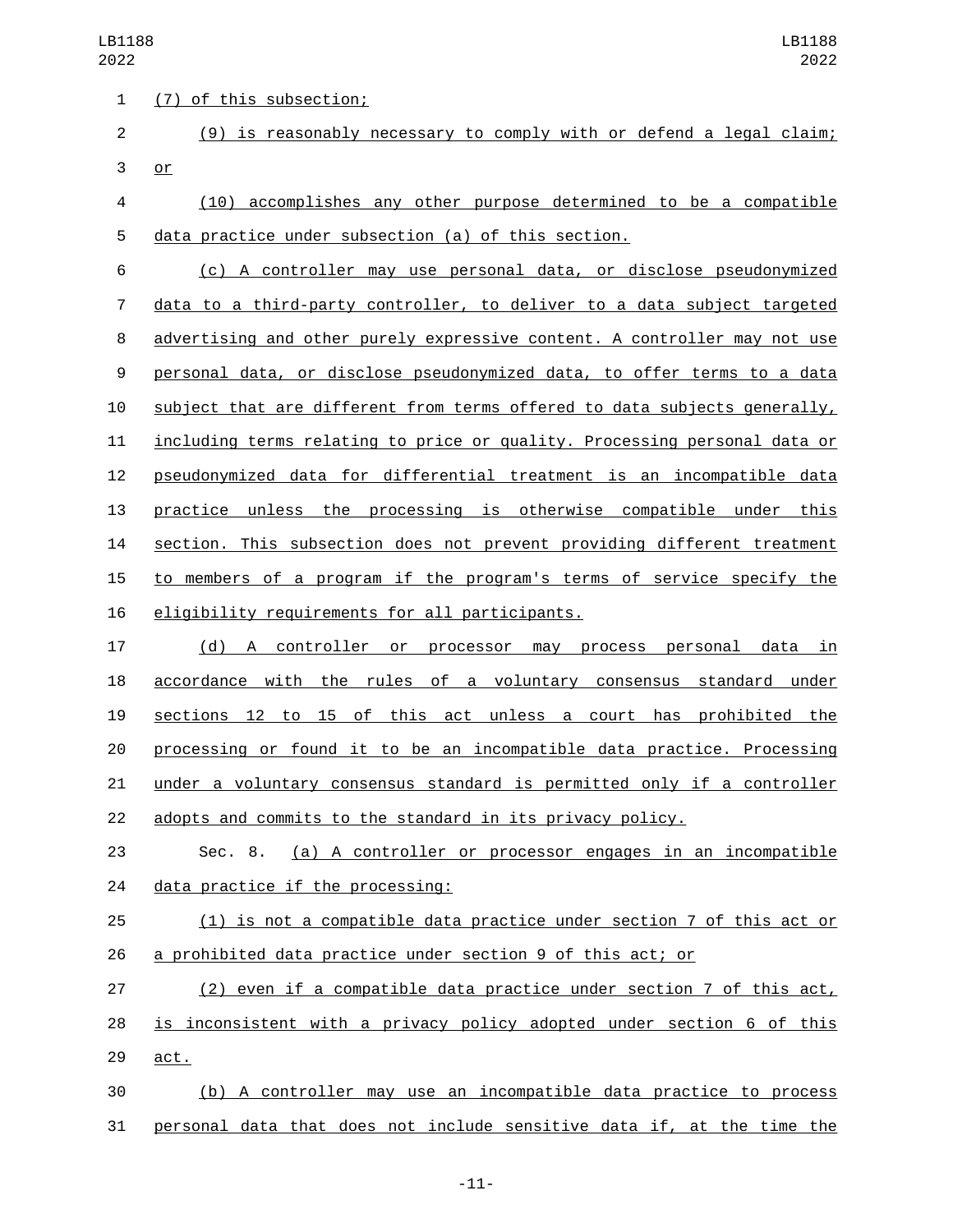| $\mathbf{1}$   | personal data is collected about a data subject, the controller provides  |
|----------------|---------------------------------------------------------------------------|
| $\overline{2}$ | the data subject:                                                         |
| 3              | (1) notice and information sufficient to allow the data subject to        |
| 4              | understand the nature of the incompatible data processing; and            |
| 5              | (2) a reasonable opportunity to withhold consent to the practice.         |
| 6              | (c) A controller may not process a data subject's sensitive data          |
| 7              | using an incompatible data practice without the data subject's express    |
| 8              | consent in a signed record for each practice.                             |
| 9              | (d) Unless processing is a prohibited data practice, a controller         |
| 10             | may require a data subject to consent to an incompatible data practice as |
| 11             | a condition for access to the controller's goods or services. The         |
| 12             | controller may offer a reward or discount in exchange for the data        |
| 13             | subject's consent to process the data subject's personal data.            |
| 14             | (a) A controller may not engage in a prohibited data<br>Sec. 9.           |
| 15             | practice. Processing personal data is a prohibited data practice if the   |
| 16             | processing is likely to:                                                  |
| 17             | (1) subject a data subject to specific and significant:                   |
| 18             | (A) financial, physical, or reputational harm;                            |
| 19             | (B) embarrassment, ridicule, intimidation, or harassment; or              |
| 20             | (C) physical or other intrusion on solitude or seclusion if the           |
| 21             | intrusion would be highly offensive to a reasonable person;               |
| 22             | (2) result in misappropriation of personal data to assume another's       |
| 23             | identity;                                                                 |
| 24             | (3) constitute a violation of other law, including federal or state       |
| 25             | law against discrimination;                                               |
| 26             | (4) fail to provide reasonable data-security measures, including          |
| 27             | appropriate administrative, technical, and physical safeguards to prevent |
| 28             | unauthorized access; or                                                   |
| 29             | (5) process without consent under section 8 of this act personal          |
| 30             | data in a manner that is an incompatible data practice.                   |

(b) Reidentifying or causing the reidentification of pseudonymized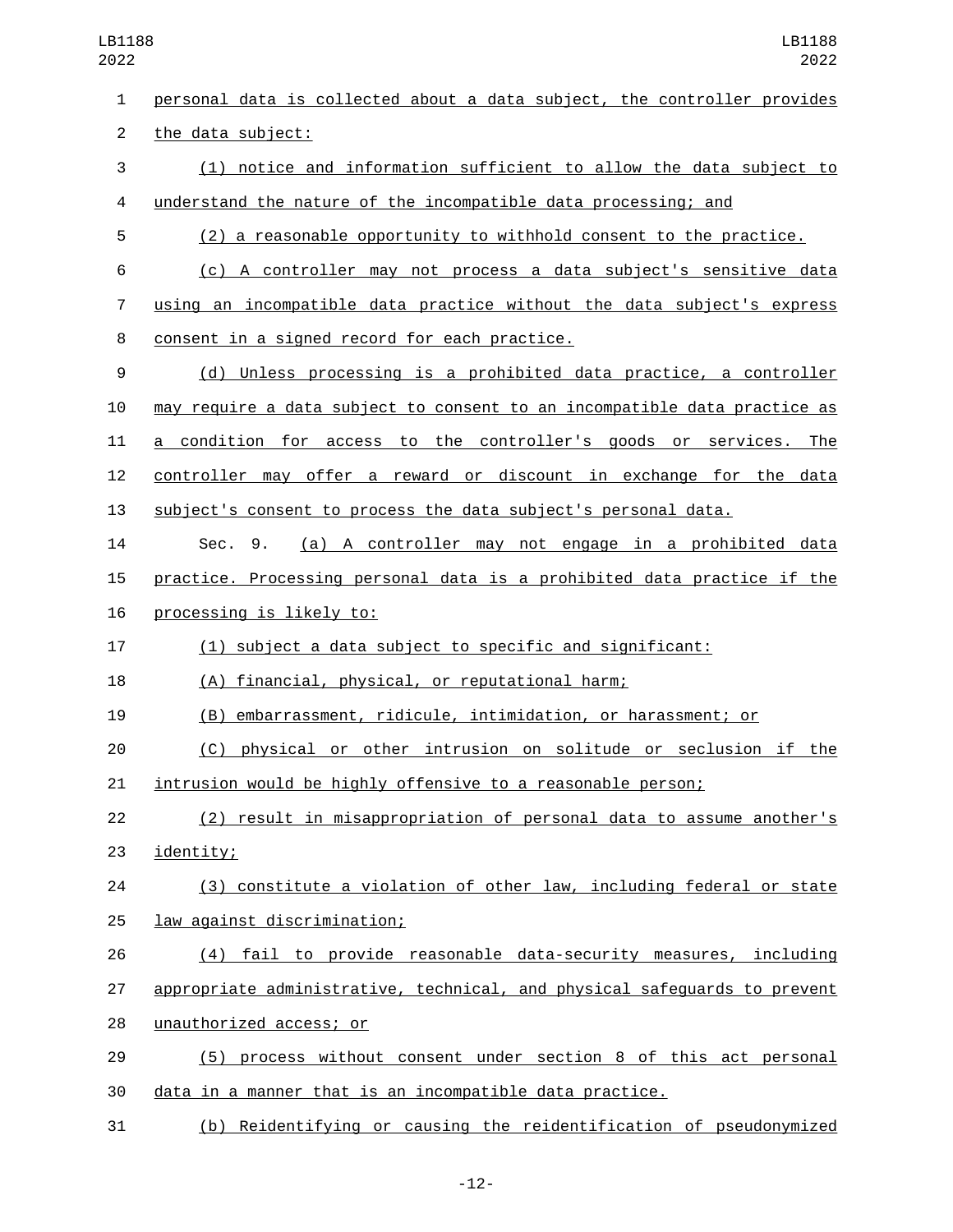| $\mathbf{1}$   | or deidentified data is a prohibited data practice unless:                |
|----------------|---------------------------------------------------------------------------|
| $\overline{2}$ | (1) the reidentification is performed by a controller or processor        |
| 3              | that previously had pseudonymized or deidentified the personal data;      |
| 4              | (2) the data subject expects the personal data to be maintained in        |
| 5              | identified form by the controller performing the reidentification; or     |
| 6              | (3) the purpose of the reidentification is to assess the privacy          |
| 7              | risk of deidentified data and the person performing the reidentification  |
| 8              | does not use or disclose reidentified personal data except to demonstrate |
| 9              | a privacy vulnerability to the controller or processor that created the   |
| 10             | deidentified data.                                                        |
| 11             | (a) A controller or processor shall conduct and maintain<br>Sec. 10.      |
| 12             | in a record a data-privacy and security-risk assessment. The assessment   |
| 13             | may take into account the size, scope, and type of business of the        |
| 14             | controller or processor and the resources available to it. The assessment |
| 15             | must evaluate:                                                            |
| 16             | (1) privacy and security risks to the confidentiality and integrity       |
| 17             | of the personal data being processed or maintained, the likelihood of the |
| 18             | risks, and the impact that the risks would have on the privacy and        |
| 19             | security of the personal data;                                            |
| 20             | (2) efforts taken to mitigate the risks; and                              |
| 21             | (3) the extent to which the data practices comply with the Uniform        |
| 22             | Personal Data Protection Act.                                             |
| 23             | (b) A controller or processor shall update the data-privacy and           |
| 24             | security-risk assessment if there is a change in the risk environment or  |
| 25             | in a data practice that may materially affect the privacy or security of  |
| 26             | the personal data.                                                        |
| 27             | (c) A data privacy and security risk assessment is confidential and       |
| 28             | is not subject to sections 84-712 to 84-712.09 and Chapter 25, article    |
| 29             | 12. The fact that a controller or processor conducted an assessment, the  |
| 30             | records analyzed in the assessment, and the date of the assessment are    |
| 31             | not confidential under this section.                                      |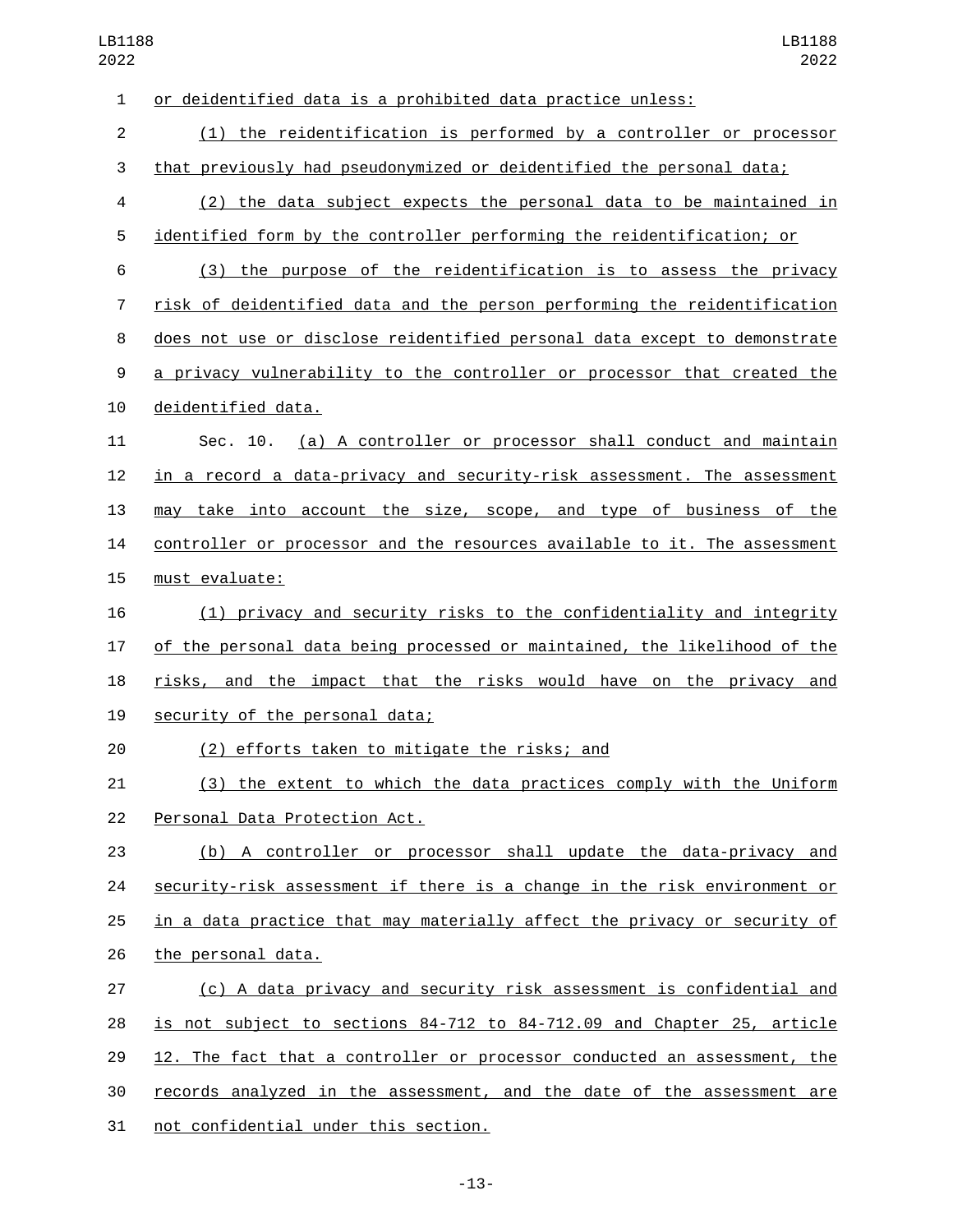| $\mathbf{1}$   | (a) A controller or processor complies with the Uniform<br>Sec. 11.       |
|----------------|---------------------------------------------------------------------------|
| $\overline{c}$ | Personal Data Protection Act if it complies with a comparable law         |
| 3              | protecting personal data in another jurisdiction and the Attorney General |
| 4              | determines the law in the other jurisdiction is at least as protective of |
| 5              | personal data as the Uniform Personal Data Protection Act. The Attorney   |
| 6              | General may charge a fee to a controller or processor that requests a     |
| 7              | determination of compliance with a comparable law under this subsection.  |
| 8              | The fee must reflect the cost reasonably expected to be incurred by the   |
| 9              | Attorney General to determine whether the comparable law is at least as   |
| 10             | protective as the Uniform Personal Data Protection Act.                   |
| 11             | (b) A controller or processor complies with the Uniform Personal          |
| 12             | Data Protection Act with respect to processing that is subject to the     |
| 13             | <u>following acts, as such acts existed on January 1, 2022:</u>           |
| 14             | (1) the Health Insurance Portability and Accountability Act of 1996,      |
| 15             | Pub. L. 104-191, if the controller or processor is regulated by that act; |
| 16             | (2) the Fair Credit Reporting Act, 15 U.S.C. 1681 et seg., or             |
| 17             | otherwise is used to generate a consumer report by a consumer reporting   |
| 18             | agency as defined in Section 603(f) of the Fair Credit Reporting Act, 15  |
| 19             | U.S.C. 1681a(f), a furnisher of the information, or a person procuring or |
| 20             | using a consumer report;                                                  |
| 21             | (3) the Gramm-Leach-Bliley Act, 15 U.S.C. 6801 et seq.;                   |
| 22             | (4) the Driver's Privacy Protection Act of 1994, 18 U.S.C. 2721 et        |
| 23             | $seq.$ ;                                                                  |
| 24             | (5) the Family Educational Rights and Privacy Act of 1974, 20 U.S.C.      |
| 25             | 1232g; or                                                                 |
| 26             | (6) the Children's Online Privacy Protection Act of 1998, 15 U.S.C.       |
| 27             | 6501 et seq.                                                              |
| 28             | A controller or processor complies with a requirement of<br>Sec. 12.      |
| 29             | the Uniform Personal Data Protection Act if it adopts and complies with a |
| 30             | voluntary consensus standard that addresses that requirement and is       |
| 31             | recognized by the Attorney General under section 15 of this act.          |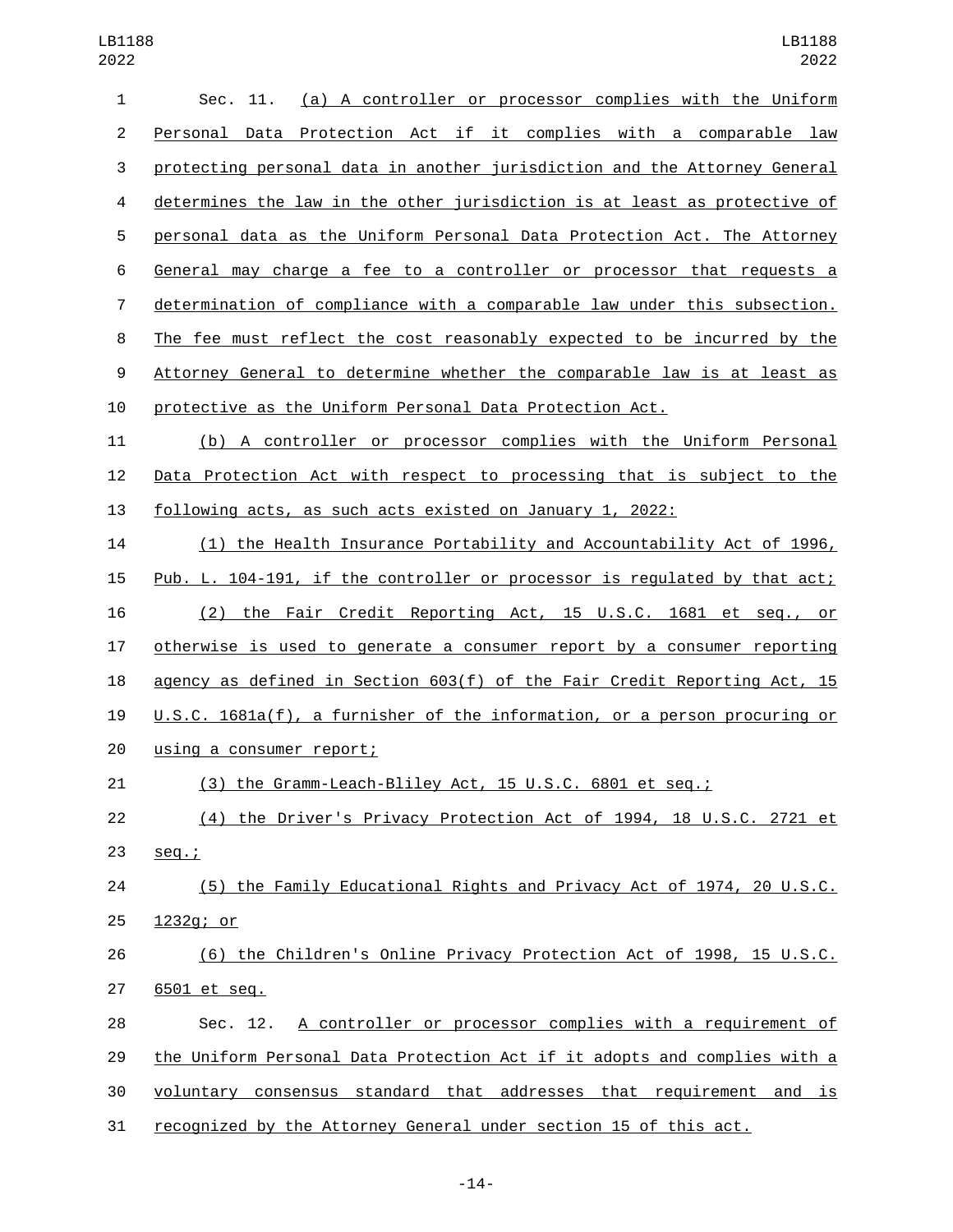| $\mathbf{1}$   | Sec. 13. A stakeholder may initiate the development of a voluntary      |
|----------------|-------------------------------------------------------------------------|
| $\overline{2}$ | consensus standard for compliance with the Uniform Personal<br>Data     |
| 3              | Protection Act. A voluntary consensus standard<br>may address<br>any    |
| 4              | requirement including:                                                  |
| 5              | (1) identification of compatible data practices for an industry;        |
| 6              | (2) the procedure and method for securing consent of a data subject     |
| 7              | for an incompatible data practice;                                      |
| 8              | (3) a common method for responding to a request by a data subject       |
| 9              | for a copy or correction of personal data, including a mechanism for    |
| 10             | authenticating the identity of the data subject;                        |
| 11             | (4) a format for a privacy policy that provides consistent and fair     |
| 12             | communication of the policy to data subjects;                           |
| 13             | (5) practices that provide reasonable security for personal data        |
| 14             | maintained by a controller or processor; and                            |
| 15             | (6) any other policy or practice that relates to compliance with the    |
| 16             | Uniform Personal Data Protection Act.                                   |
| 17             | The Attorney General may not recognize a voluntary<br>14.<br>Sec.       |
| 18             | consensus standard unless it is developed through a consensus procedure |
| 19             | that:                                                                   |
| 20             | (1) achieves general agreement, but not necessarily unanimity, and:     |
| 21             | (A) includes stakeholders representing a diverse range of industry,     |
| 22             | consumer, and public interests;                                         |
| 23             | (B) gives fair consideration to each comment by a stakeholder;          |
| 24             | (C) responds to each good-faith objection by a stakeholder;             |
| 25             | (D) attempts to resolve each good-faith objection by a stakeholder;     |
| 26             | (E) provides each stakeholder an opportunity to change the              |
| 27             | stakeholder's position after reviewing comments; and                    |
| 28             | (F) informs each stakeholder of the disposition of each objection       |
| 29             | and the reason for the disposition;                                     |
| 30             | provides stakeholders a reasonable opportunity to contribute<br>(2)     |

31 their knowledge, talents, and efforts to the development of the standard;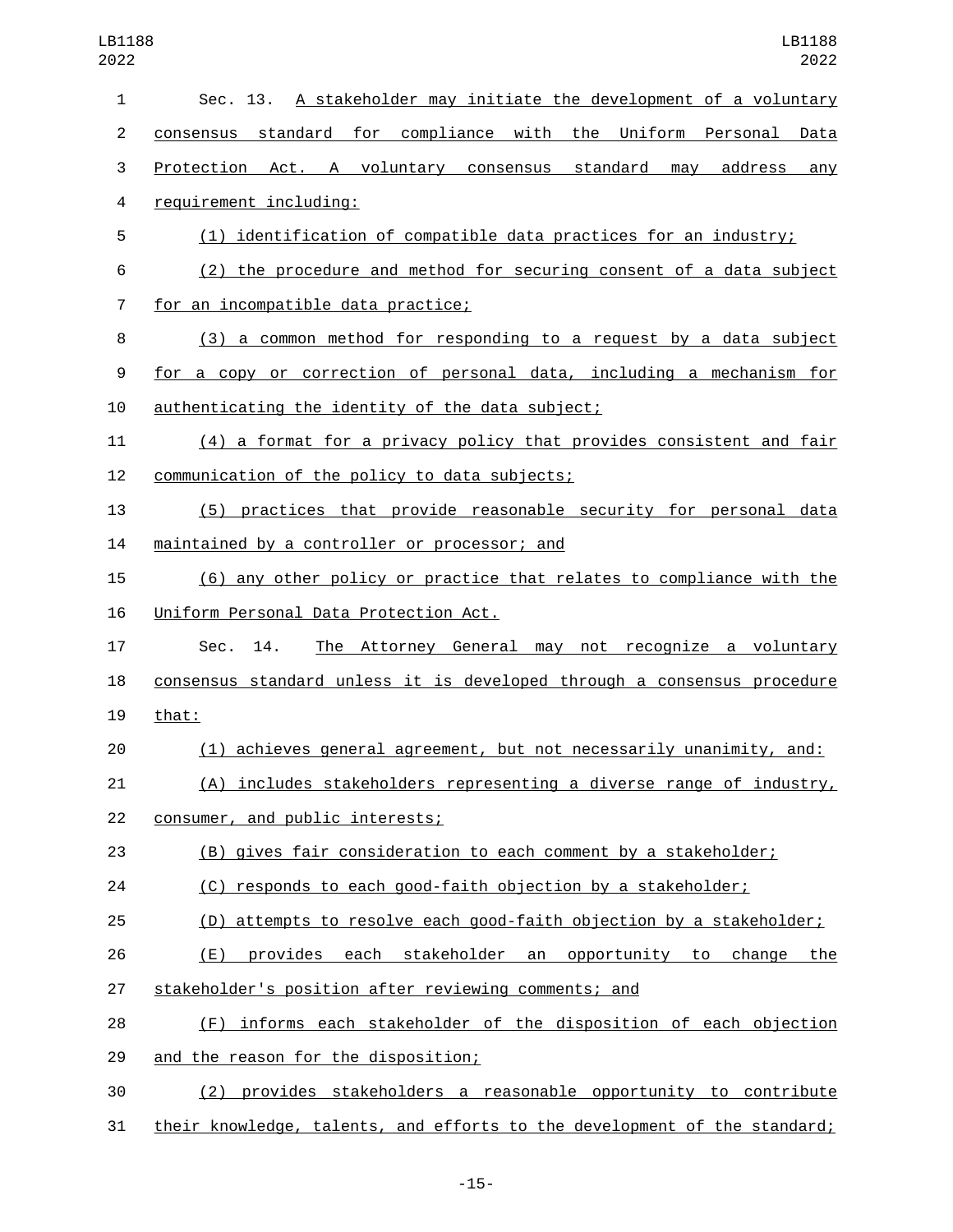| 1              | (3) is responsive to the concerns of all stakeholders;                    |
|----------------|---------------------------------------------------------------------------|
| $\overline{2}$ | (4) consistently complies with documented and publicly available          |
| 3              | policies and procedures that provide adequate notice of meetings and      |
| 4              | standards development; and                                                |
| 5              | (5) permits a stakeholder to file a statement of dissent.                 |
| 6              | (a) On filing of a request by any person, the Attorney<br>Sec. 15.        |
| 7              | General may recognize a voluntary consensus standard if the Attorney      |
| 8              | General finds the standard:                                               |
| 9              | (1) does not conflict with any requirement of sections 5 to 10 of         |
| 10             | this act;                                                                 |
| 11             | (2) is developed through a procedure that substantially complies          |
| 12             | with section 14 of this act; and                                          |
| 13             | (3) if necessary, reasonably reconciles a requirement of the Uniform      |
| 14             | Personal Data Protection Act with the requirements of other law.          |
| 15             | (b) The Attorney General shall adopt rules under the Administrative       |
| 16             | Procedure Act or otherwise establish a procedure for filing a request     |
| 17             | under subsection (a) of this section. The rules may require:              |
| 18             | (1) that the request be in a record demonstrating the standard and        |
| 19             | procedure through which it was adopted comply with the Uniform Personal   |
| 20             | Data Protection Act;                                                      |
| 21             | (2) the person filing the request to indicate whether the standard        |
| 22             | has been recognized as appropriate in another jurisdiction and, if so,    |
| 23             | identify the authority that recognized it; and                            |
| 24             | (3) the person filing the request to pay a fee, which must reflect        |
| 25             | the cost reasonably expected to be incurred by the Attorney General in    |
| 26             | acting on a request.                                                      |
| 27             | (c) The Attorney General shall determine whether to grant or deny         |
| 28             | the request and provide the reason for a grant or denial. In making the   |
| 29             | determination, the Attorney General shall consider the need to promote    |
| 30             | predictability and uniformity among the states and give appropriate       |
| 31             | deference to a voluntary consensus standard developed consistent with the |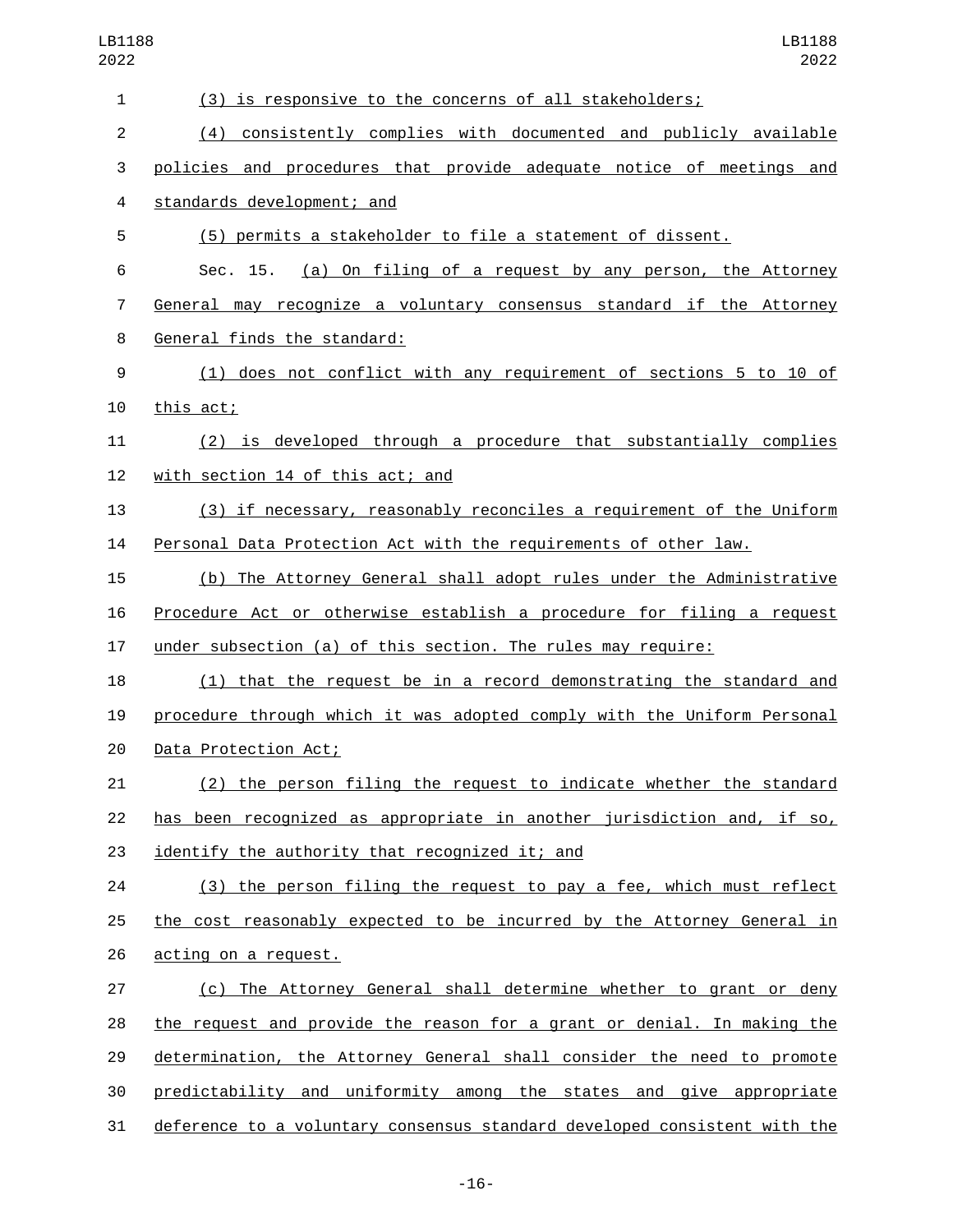| $\mathbf{1}$   | Uniform Personal Data Protection Act and recognized by a privacy-         |
|----------------|---------------------------------------------------------------------------|
| $\overline{2}$ | enforcement agency in another state.                                      |
| 3              | (d) After notice and hearing, the Attorney General may withdraw           |
| 4              | recognition of a voluntary consensus standard if the Attorney General     |
| 5              | finds that the standard or its implementation is not consistent with the  |
| $\,6$          | Uniform Personal Data Protection Act.                                     |
| 7              | (e) A voluntary consensus standard recognized by the Attorney             |
| 8              | General is a public record under section 84-712 to 84-712.09.             |
| 9              | (a) Subject to subsection (e) of this section, the<br>Sec. 16.            |
| 10             | enforcement authority, remedies, and penalties provided by the Consumer   |
| 11             | Protection Act apply to a violation of the Uniform Personal Data          |
| 12             | Protection Act.                                                           |
| 13             | (b) The Attorney General may adopt rules under the Administrative         |
| 14             | Procedure Act to implement the Uniform Personal Data Protection Act.      |
| 15             | (c) In adopting rules under this section, the Attorney General shall      |
| 16             | consider the need to promote predictability for data subjects,            |
| 17             | controllers, and processors and uniformity among the states. The Attorney |
| 18             | General may:                                                              |
| 19             | (1) consult with Attorneys General and other agencies with authority      |
| 20             | to enforce personal-data privacy in other jurisdictions that have laws    |
| 21             | <u>substantially similar to the Uniform Personal Data Protection Act;</u> |
| 22             | (2) consider suggested or model rules or enforcement guidelines           |
| 23             | promulgated by the National Association of Attorneys General or a         |
| 24             | successor organization;                                                   |
| 25             | (3) consider the rules and practices of Attorneys General and other       |
| 26             | agencies with authority to enforce personal-data privacy in other         |
| 27             | jurisdictions; and                                                        |
| 28             | (4) consider voluntary consensus standards developed consistent with      |
| 29             | the Uniform Personal Data Protection Act, that have been recognized by    |
| 30             | other Attorneys General or other agencies with authority to enforce       |
| 31             | personal-data privacy.                                                    |

-17-